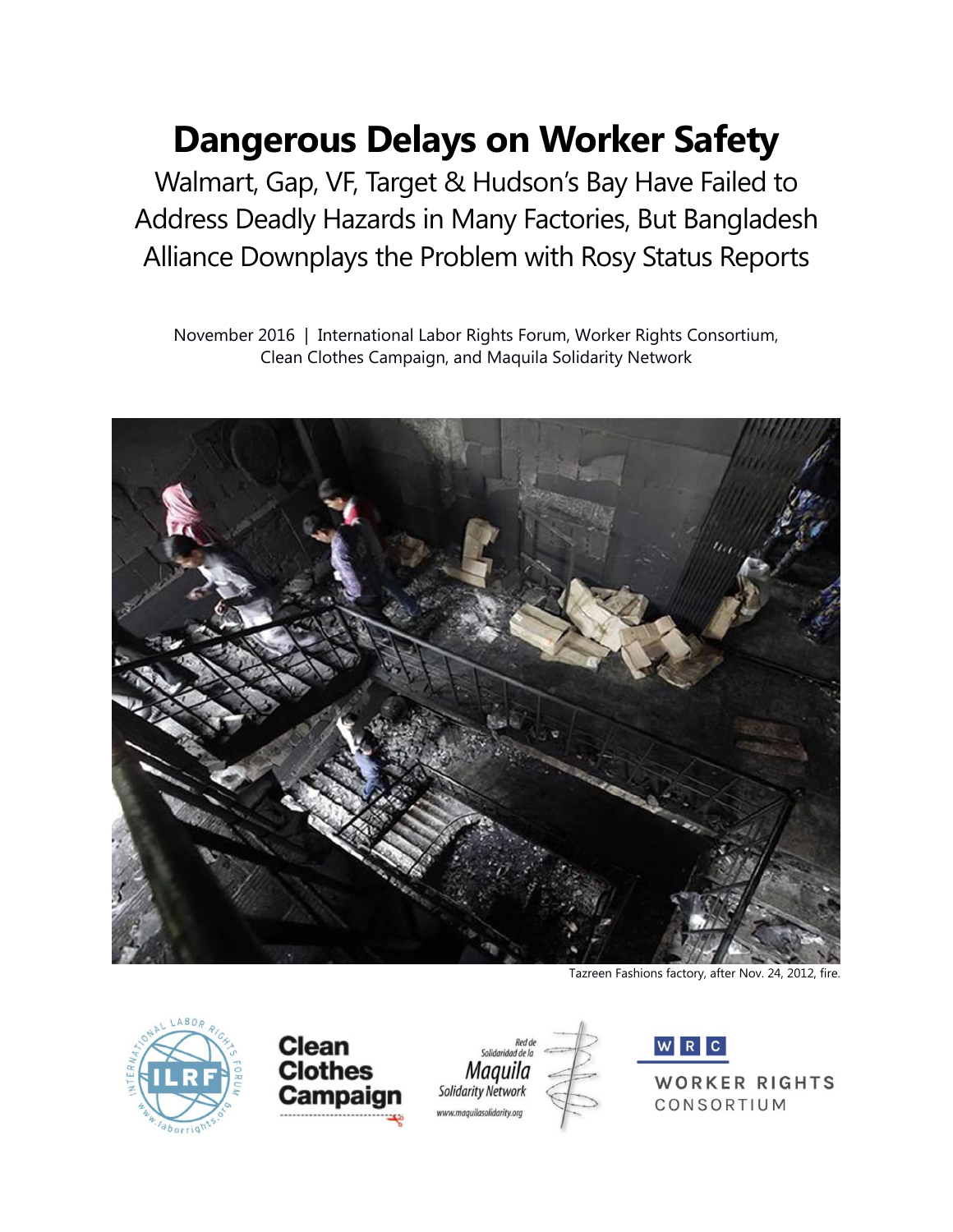Three and a half years after the catastrophic Rana Plaza building collapse, major apparel brands and retailers that are part of the Alliance for Bangladesh Worker Safety – including Gap Inc., Target, VF Corporation, Hudson's Bay Company (HBC), and Walmart<sup>1</sup> – are failing to fulfill their commitments to make their supplier factories safe, leaving hundreds of thousands workers at risk. Rather than hold member companies accountable, the Alliance is concealing their lack of action by refusing to publish detailed information on factory progress and by reporting some factories as "On Track" on safety renovations when, in fact, they have failed to implement key renovations by mandated deadlines.

### **Background**

 $\overline{a}$ 

In 2013, the Alliance for Bangladesh Worker Safety ("the Alliance") and the Bangladesh Accord on Fire and Building Safety ("the Accord") were established with the purpose of averting further factory disasters in the country by addressing, through repairs and renovations, the structural, fire, and electrical safety hazards that were commonplace in factory buildings. Following years of factory fires that resulted in hundreds of worker fatalities, and following the Rana Plaza collapse, which killed 1,134 workers in the deadliest disaster in the history of the global garment industry, these two five-year agreements brought together approximately 250 international clothing brands and retailers (and, in the case of the Accord, international and Bangladeshi labor unions) to improve safety in their supplier factories.

In the past year, labor rights organizations have published progress reports on the state of safety efforts in Bangladesh and pressed brands to speed up the pace of renovations.<sup>2</sup> Until now, assessments of progress have focused on brands that are signatories to the Accord, because the Accord's strong transparency provisions – which ensure that there are detailed, publicly available updates of progress on factory corrective action plans – facilitated such analysis. $3$ 

By contrast, the Alliance does not meet a high standard of transparency and this has made it more difficult to objectively measure progress. While the Alliance published corrective action plans (CAPs) for each factory following initial inspections, it has, since those inspections were done, published no detailed updates on factory-by-factory progress. Indeed, there is no way to determine from the information the Alliance makes available whether there has been progress

 $1$  Walmart subsidiaries include Asda (UK), Massmart (South Africa), and Seiyu (Japan). VF Corporation own 23 brands, listed at<http://www.vfc.com/brands/all-brands>. In 2015, Canadian Hudson's Bay Company (HBC) acquired major German and Belgium department store groups Galeria Kaufhof and Galeria Inno from Metro. HBC recently announced that by 2017 it will take over up to 20 locations formerly occupied by the bankrupt Dutch department store chain V&D; the stores will operate as "Hudson's Bay" and "Saks Off Fifth." As both Metro and V&D were Accord signatories, this means that sizeable European brands and market shares are being transferred from the Accord to the far less transparent and accountable Alliance.

<sup>&</sup>lt;sup>2</sup> CCC, ILRF, MSN, and WRC published a report and two updates evaluating H&M's progress on compliance with Accord remediation requirements. These publications are available at [http://laborrights.org/hmcapsreport,](http://laborrights.org/hmcapsreport)  [http://laborrights.org/hmcapsmemo12016,](http://laborrights.org/hmcapsmemo12016) and http://laborrights.org/hmcaps516.

 $3$  The Accord CAPs are detailed factory-level spreadsheets documenting inspection results, the required repairs and renovations, designated deadlines for each identified remediation item, and progress status on each item. The Accord CAPs are available a[t http://accord.fairfactories.org/ffcweb/Web/ManageSuppliers/InspectionReportsEnglish.aspx.](http://accord.fairfactories.org/ffcweb/Web/ManageSuppliers/InspectionReportsEnglish.aspx)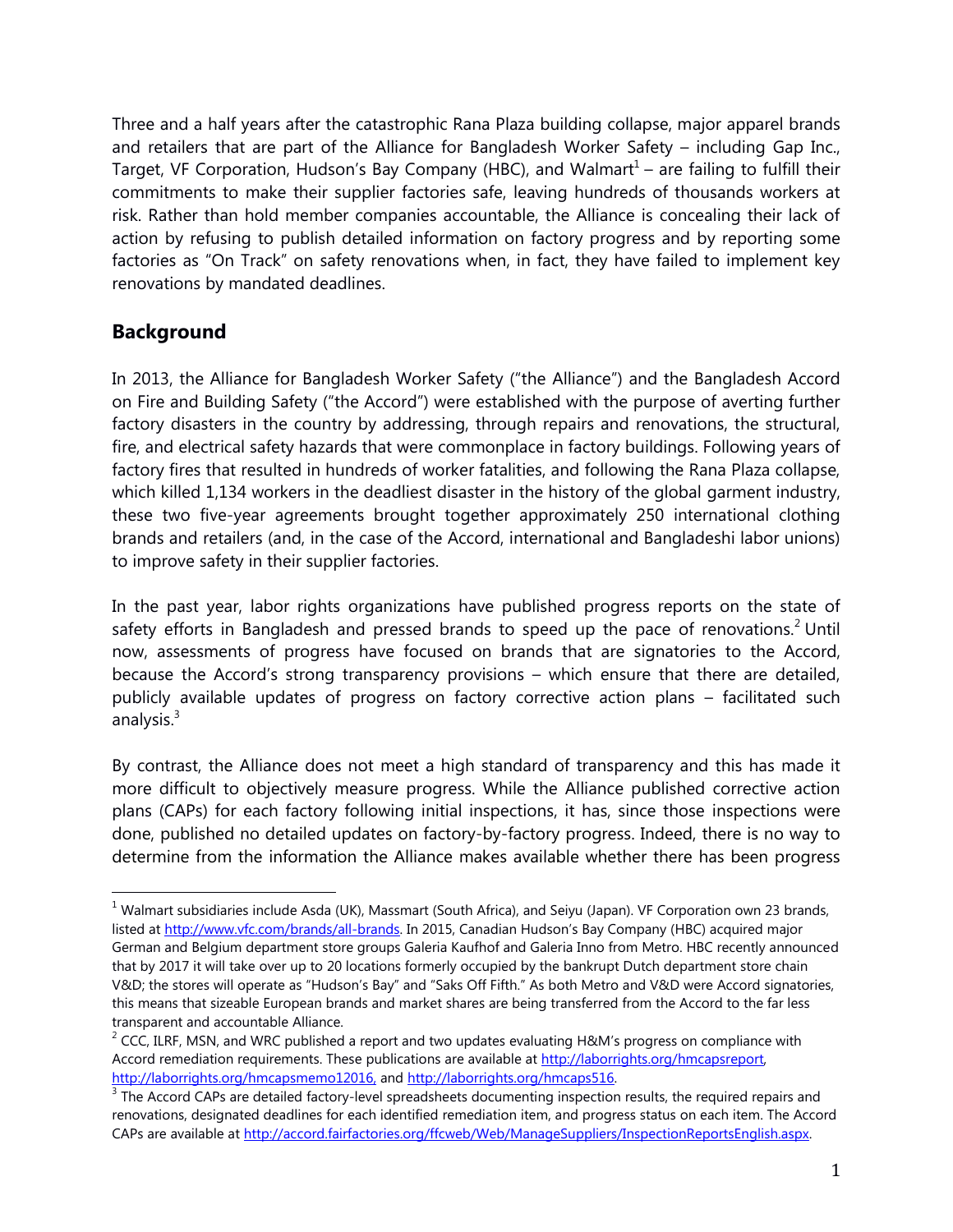on any of the specific safety renovations required at each factory (for example, installation of fire doors, upgrading of alarm systems, repair of damaged structural columns, etc.). The only information the Alliance provides is an overall "status" designation, stating whether or not a factory is "On Track" with safety renovations in general.<sup>4</sup>





However, despite the absence of detailed information from the Alliance, the authors of this report have been able to make a detailed assessment of the safety performance of a number of Alliance member brands, using non-Alliance data sources. Because some Alliance factories also produce for Accord signatory brands, detailed data on safety progress is available for these factories from the Accord, including the status of each required safety renovation in each factory building. Although the Alliance does not disclose which factories are used by which of its member brands, we have been able to generate Bangladesh factory lists for five Alliance brands using the public factory data these brands disclose themselves and/or public records of shipments of clothing received at US ports. These companies are Gap Inc., HBC, Target, VF Corporation, and Walmart. Notably, with the exception of HBC, all of these brands have been implicated in fatal factory fires in Bangladesh.<sup>5</sup>

We identified 175 factories which supply one or more of these five Alliance member corporations and for which the Accord publishes detailed progress reports.<sup>6</sup> We included only

[http://www.gapincsustainability.com/sites/default/files/Gap%20Inc%20Factory%20List.pdf;](http://www.gapincsustainability.com/sites/default/files/Gap%20Inc%20Factory%20List.pdf) 

[http://www3.hbc.com/hbc/socialresponsibility/hbc-manufacturing-list/;](http://www3.hbc.com/hbc/socialresponsibility/hbc-manufacturing-list/) 

 $\overline{a}$ 

[https://corporate.target.com/\\_media/TargetCorp/csr/pdf/Target-Global-Factory-List-Q3-2016.pdf;](https://corporate.target.com/_media/TargetCorp/csr/pdf/Target-Global-Factory-List-Q3-2016.pdf) and [http://static1.squarespace.com/static/55649607e4b0576ead7365cd/t/57a8cf532994caf023249148/1470680916737/VF](http://static1.squarespace.com/static/55649607e4b0576ead7365cd/t/57a8cf532994caf023249148/1470680916737/VFs_GlobalFactoryList_Q2_08.08.16.pdf) [s\\_GlobalFactoryList\\_Q2\\_08.08.16.pdf.](http://static1.squarespace.com/static/55649607e4b0576ead7365cd/t/57a8cf532994caf023249148/1470680916737/VFs_GlobalFactoryList_Q2_08.08.16.pdf) Walmart supplier factories were identified by searching an import database for imports into the US since Sept. 1, 2015, and from inspection reports for Walmart produced by Bureau Veritas. The

<sup>&</sup>lt;sup>4</sup> Factory status designations are available at [http://www.bangladeshworkersafety.org/factory/alliance-factory-status.](http://www.bangladeshworkersafety.org/factory/alliance-factory-status) Aggregate statistics are available at http://www.bangladeshworkersafety.org/progress-impact/alliance-statistics.

<sup>&</sup>lt;sup>5</sup> Walmart was the largest producer at Tazreen Fashions, the factory where 112 workers died in 2012. Target, Gap, and VF were all producers at That's It Sportswear when it burned in 2010, killing 29. Neither of these factories had proper fire exits.

<sup>&</sup>lt;sup>6</sup> Most Alliance members do not disclose their supplier factories. Supplier factories for Gap, Hudson's Bay Company, Target, and VF are from their publicly disclosed factory lists (accessed Sept. 23, 2016):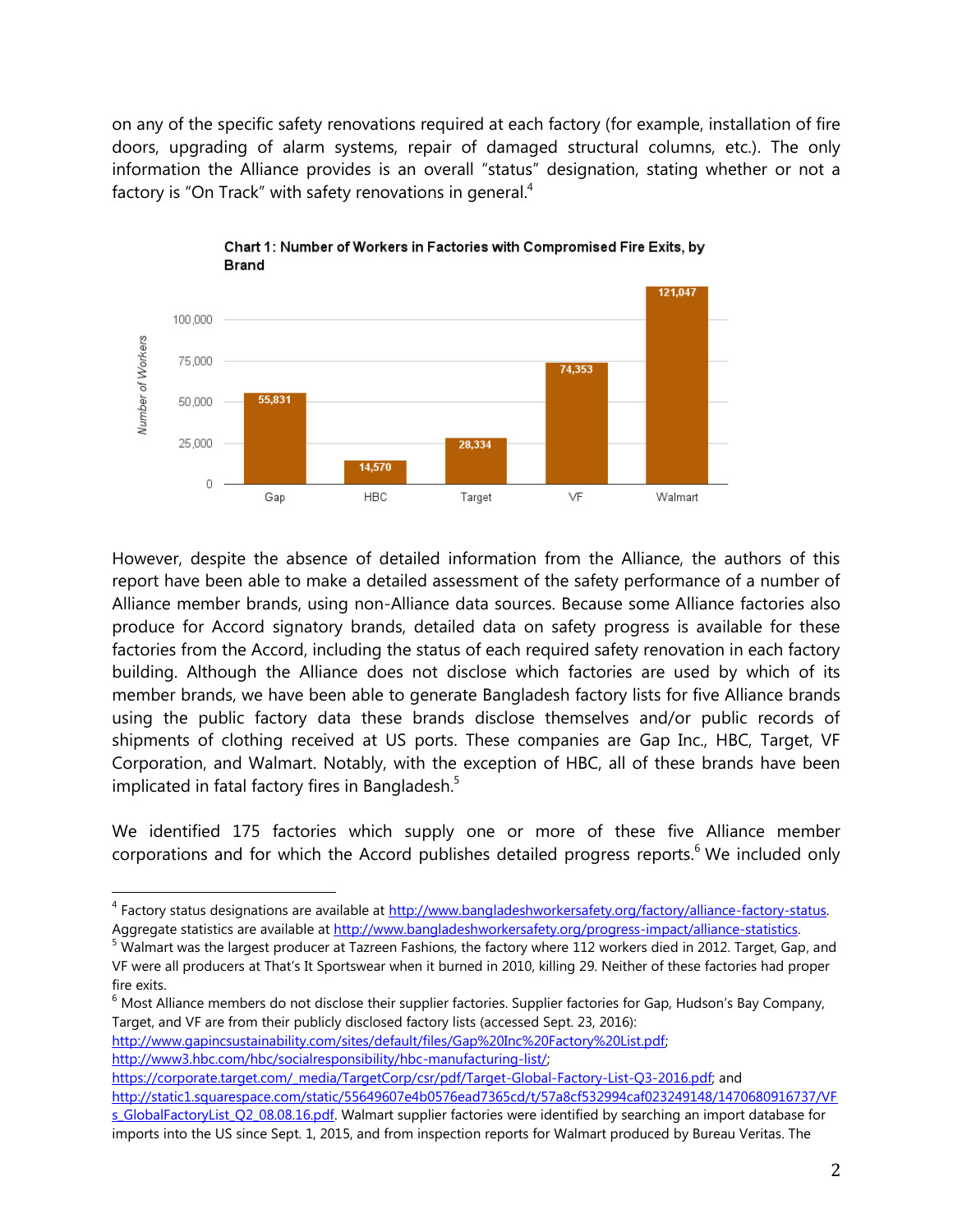factories that underwent comprehensive safety inspections at least one and a half years ago, so all factories in the sample are already well past the original deadlines for the completion of safety renovations.

We assessed the degree of safety progress at these factories, focusing on three critical building safety issues: fire exits, fire alarms, and structural integrity. For each factory, we determined whether, based on the Accord data, the factory has viable fire exits, whether it has installed a properly functioning fire alarm system, and whether any significant structural deficiencies (such as over-stressed structural columns) have been fixed.

It is important to note that almost all of the factories in the sample, like almost all garment factories in Bangladesh, needed significant renovations to meet Alliance and Accord standards in these areas.<sup>7</sup> These necessary renovations were identified through the safety inspection process and set forth in detailed factory action plans, with deadlines for each specific renovation. The mandated deadlines range from "immediate" for repairs and renovations that can be done in a matter of hours or days (such as the removal of locking mechanisms on exit doors) to timeframes up to one year, *at the most*, for certain complex renovations. Thus, a factory inspected in early 2014, like almost all of the factories in our sample, should have had most renovations completed in 2014 and should have completed all renovations by early 2015, at the latest.

Since all of the factories in the sample were inspected more than a year and a half ago, the original deadlines for completing all necessary safety renovations have passed – in most cases, these deadlines expired more than a year ago. Thus, where the data shows that a factory is not up to standard, it means that the factory, and the brands using the factory, have failed to heed explicit, detailed, and time-bound requirements for achieving safe operation, continuing to expose workers to risks of injury or death long after those risks were supposed to have been eliminated.

 $\overline{a}$ 

latter are accessible via Google: search for "factory-assessment.pdf" + "cdn.corporate.walmart.com" and then click "repeat the search with the omitted results included."

 $^7$  The Accord and the Alliance utilize the same standards for fire, electrical, and structural safety. See <http://bangladeshaccord.org/wp-content/uploads/building-standard-august-12-2014.pdf> and [http://www.bangladeshworkersafety.org/files/Alliance%20Standard%20V1%201.pdf.](http://www.bangladeshworkersafety.org/files/Alliance%20Standard%20V1%201.pdf)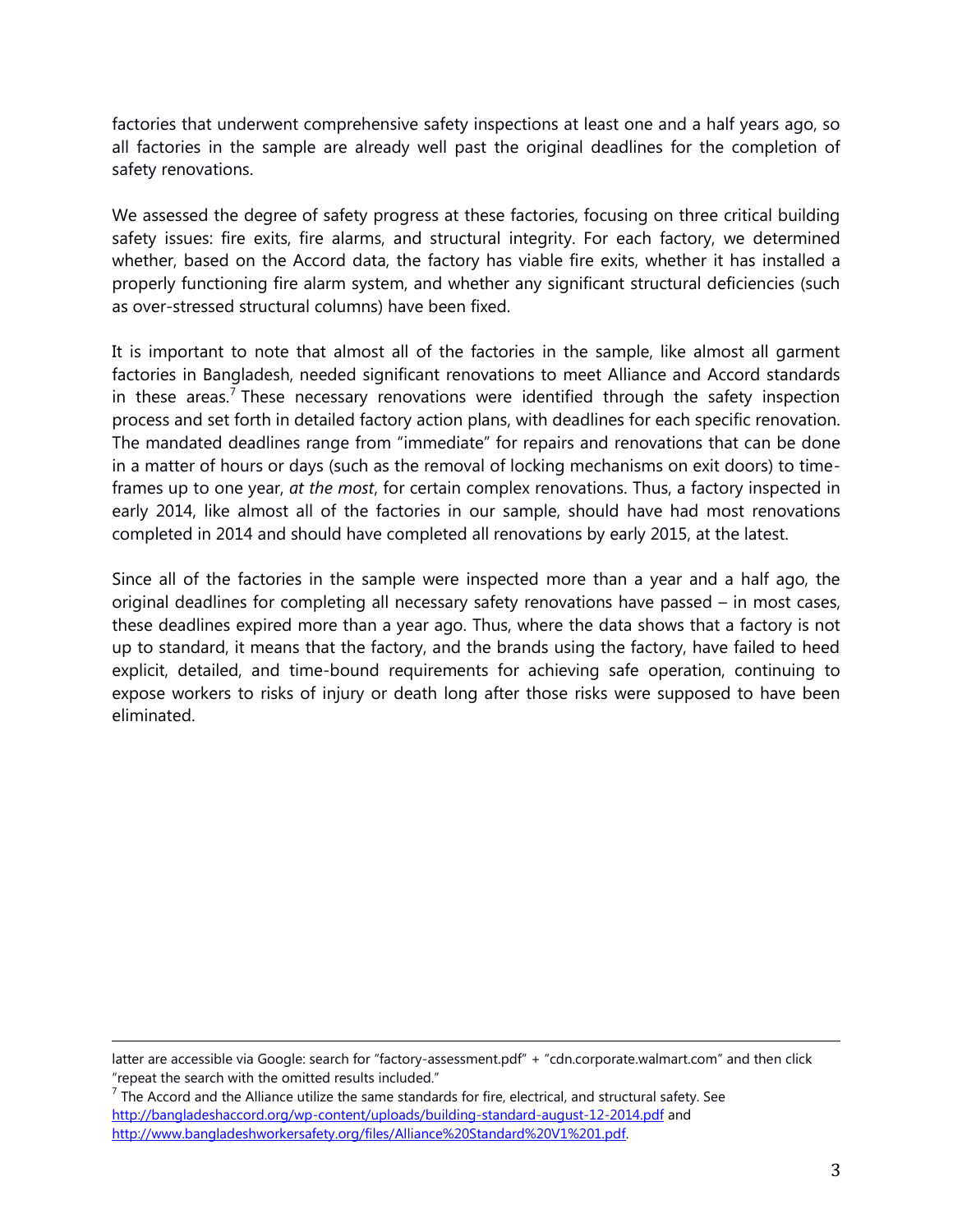## **Finding: Deficiencies and Delays in Safety Renovations**

Of the 175 Alliance factories examined, we found that:

- $\bullet$  47% have major, uncorrected structural problems;<sup>8</sup>
- 62% lack viable fire exits;  $9^9$  and
- 62% do not have a properly functioning fire alarm system.

Any of the hazards in these categories could be the cause of injury or death to workers. Structural problems that factories in the sample have failed to address include loads in multistory factories heavier than the floors can reliably bear, cracks in beams holding up the floors, over-stressed structural columns, and similar deficiencies. Fire exit deficiencies include stairwells discharging inside buildings, rather than leading outside to safety, stairwells lacking fire-rated doors, exit routes compromised by unsealed openings that would allow smoke to enter during a fire, and related issues. Problems with fire alarm systems involve delayed installation of a system or the installation of a system that does not meet standards.

It is important to note that our analysis does not cover all safety hazards; the factories in the sample may have additional uncorrected hazards that are outside the scope of our review (for example, some factories in the sample are required to install automatic sprinklers, but have not done so). Thus, our analysis *understates*, to some extent, the scope of the problems at Alliance factories.

Breaking down the factories by brand, we found the following:

 $\overline{a}$ 

 There are 37 Gap factories in the sample. Of these factories, 28 (76%) have a deficiency in at least one of the three areas. Just over 50% of these factories (19) have deficiencies in at least two of the three areas. Of these 37 Gap factories, 22 (60%) lack adequate alarm systems, 18 (49%) have uncorrected deficiencies in fire exits, and 17 (46%) have structural defects that have not been fixed.

[http://www.bangladeshworkersafety.org/files/ALLIANCE%20THIRD%20ANNUAL%20REPORT%20OCT%202016.pdf.](http://www.bangladeshworkersafety.org/files/ALLIANCE%20THIRD%20ANNUAL%20REPORT%20OCT%202016.pdf) 

 $^8$  As "major structural problems," we counted the Alliance's high priority items ("structural columns are calculated as strong enough to support the weight of the factory structure, machinery, and workers" and "structural system is free of distress, settlement, shifting, or cracking in columns or walls") as listed in the Alliance for Bangladesh Worker Safety Annual Report, September 2016, available at

[http://www.bangladeshworkersafety.org/files/ALLIANCE%20THIRD%20ANNUAL%20REPORT%20OCT%202016.pdf.](http://www.bangladeshworkersafety.org/files/ALLIANCE%20THIRD%20ANNUAL%20REPORT%20OCT%202016.pdf)

 $9$  We defined "lack of viable fire exits" as the failure to fully implement the Alliance's high priority items related to emergency egress ("exit enclosures are provided with rated, fire-resistant barriers" and "means of egress are free from impediments, obstructions or stored materials"), as listed in the Alliance for Bangladesh Worker Safety Annual Report, September 2016, available at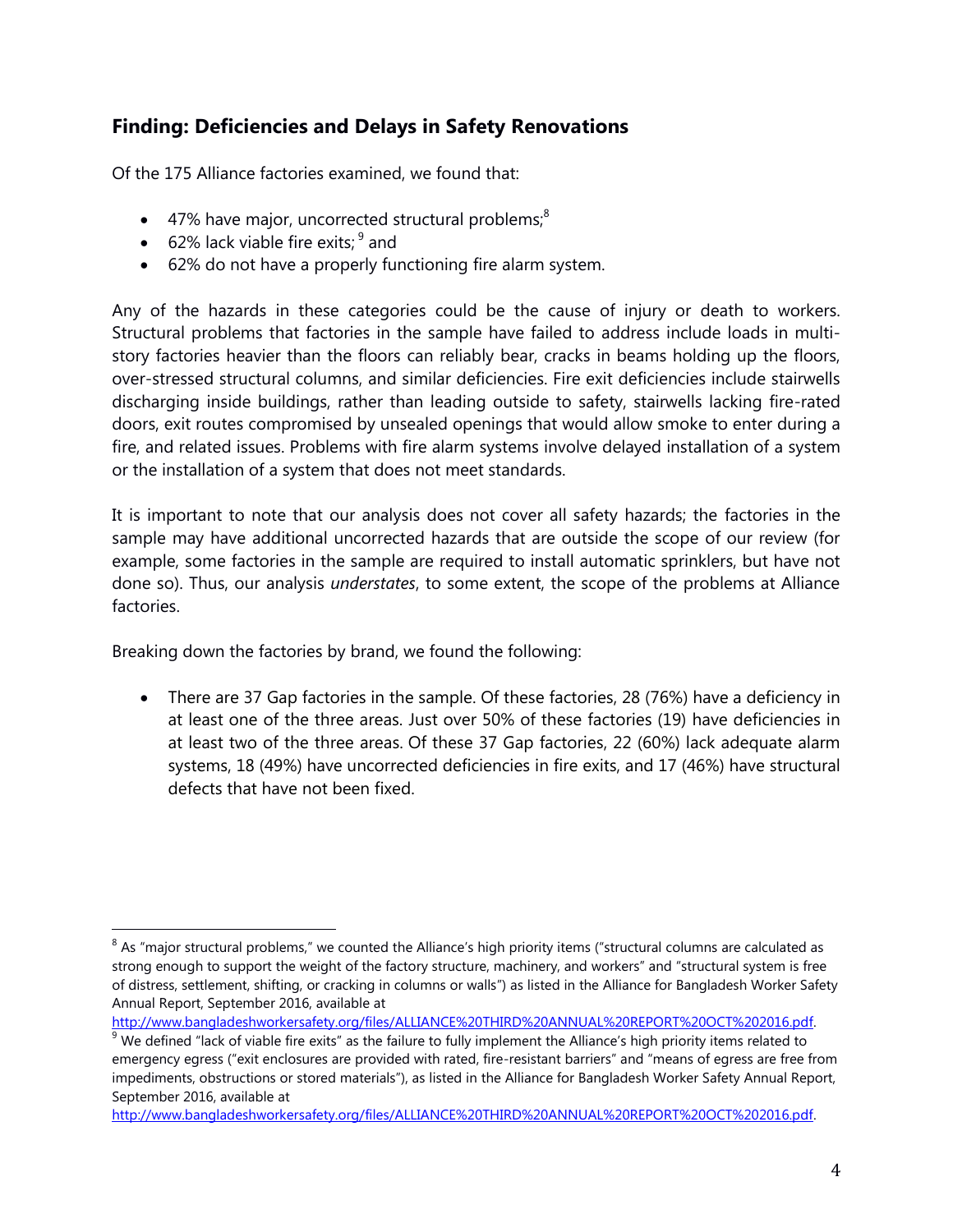

Chart 2: Uncorrected Safety Hazards, by Brand

- There are six HBC factories in the sample. Each of these factories have a deficiency in at least one of the three areas. Four of these factories (67%) have deficiencies in at least two of the three areas. Of these six HBC factories, three (50%) lack approved alarm systems, four (67%) have inadequate fire exits, and four (67%) have uncorrected structural deficiencies.
- There are 22 Target factories in the sample. Of these factories, 20 (91%) have a deficiency in at least one of the three areas. Ten of these factories (45%) have deficiencies in at least two of the three areas. Of these 22 Target factories, 11 (50%) lack adequate fire alarm systems, 16 (73%) have yet to fix deficiencies in fire exits, and eight (36%) have structural defects that have not been fixed.
- There are 36 VF factories in the sample. Of these factories, 31 (86%) have a deficiency in at least one of the three areas. Twenty-two of these factories (61%) have deficiencies in at least two of the three areas. Of these 36 VF factories, 23 (64%) lack approved alarm systems, 23 (64%) have uncorrected deficiencies in fire exits, and 19 (53%) have uncorrected structural defects.
- There are 102 Walmart factories in the sample. Of these factories, 92 (90%) have a deficiency in at least one of the three areas. Just over half of these factories (55) have deficiencies in at least two of the three areas. Of these 102 Walmart factories, 60 (59%) lack adequate alarm systems, 62 (61%) have uncorrected deficiencies in fire exits, and 45 (44%) have yet to correct structural defects.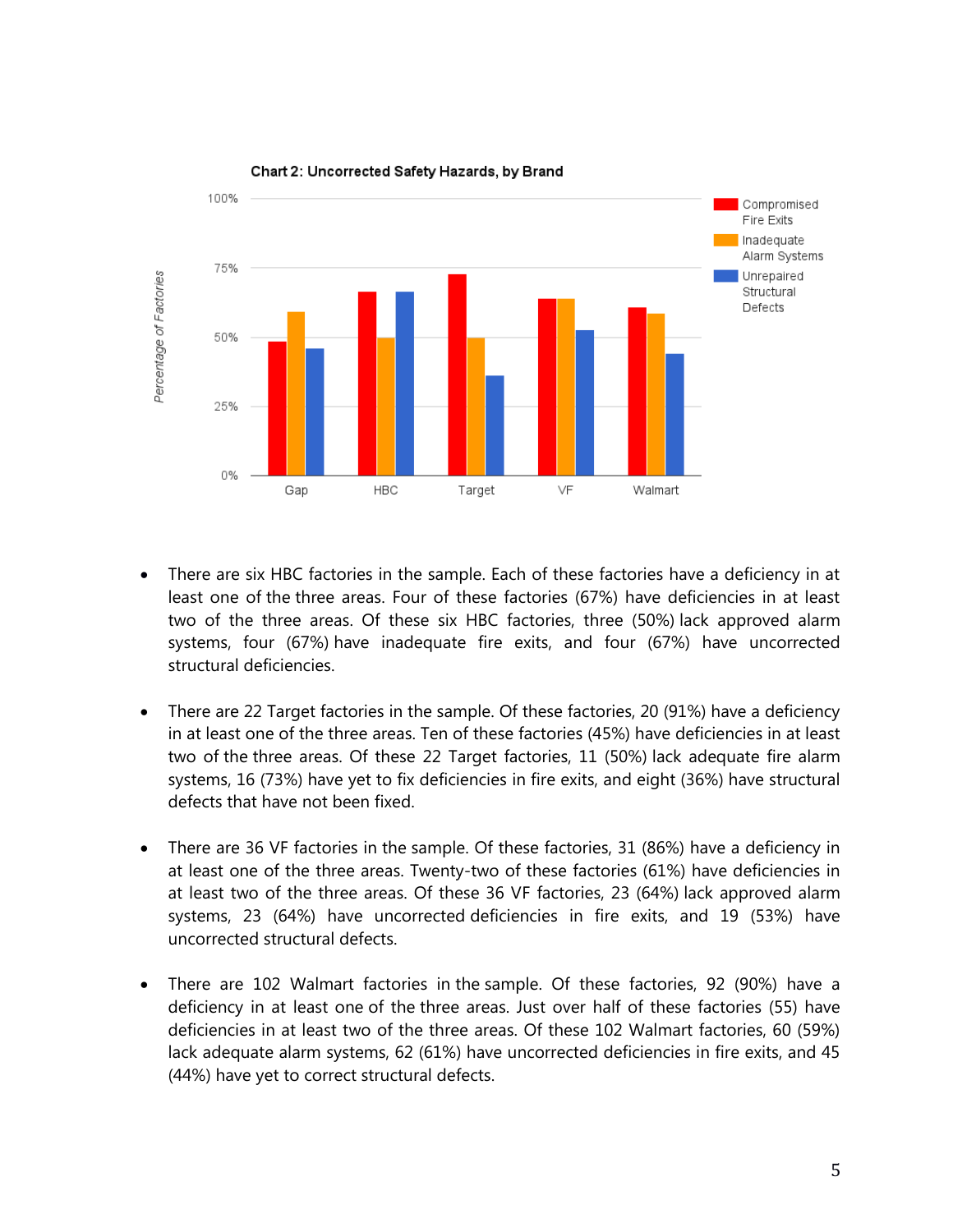

Four of the five brands have failed, in more than half of their supplier factories, to ensure that workers have access to viable fire exits; Gap, the "best performer" on this issue, has failed to do so with respect to 49% of its factories. In each of these brands' Bangladesh supply chains, at least half of the factories lack proper fire alarms and at least 36% have major structural defects that remain unaddressed.

These deficiencies persist even though most of the factories (96%) in the sample were inspected well over *two years ago*. This lack of progress on critical safety issues violates the commitments these brands made when they created the Alliance: to move expeditiously to address urgent safety problems. Fire exit deficiencies, which generally carried deadlines for repair of *no more than three months*, and which have been the primary cause of most fire-related deaths at garment factories in Bangladesh, should have been addressed at almost all of these factories before the end of 2014.

The lack of progress by these brands and retailers on safety renovations at their Bangladesh factories is placing the lives of hundreds of thousands of workers in jeopardy. For example, the 62 Walmart factories in our sample that do not have fully viable fire exits employ more than 120,000 garment workers. The 18 Gap factories in the sample with compromised fire exits employ more than 55,000 workers. The 23 VF factories without completed fire exits employ more than 70,000 workers. More than 25,000 workers at Target factories lack access to reliable fire exits. At HBC factories, there are more than 10,000 workers in buildings that lack approved fire exits. These numbers represent only the factories in our sample, which includes 71% of Gap's supplier factories in Bangladesh, 70% of VF's, 67% of HBC's, 65% of Target's, and an unknown portion of Walmart's.<sup>10</sup> Thus, the number of workers each of these brands is placing at risk is certainly higher. However, the Alliance's unwillingness to provide any information on the status of specific renovations, such as the creation of viable fire exits, makes it impossible to accurately

 $\overline{a}$ 

 $^{10}$  Because Walmart refuses to disclose its supplier factories, we do not know what portion of Walmart's Bangladesh supplier base the factories we were able to identify represent.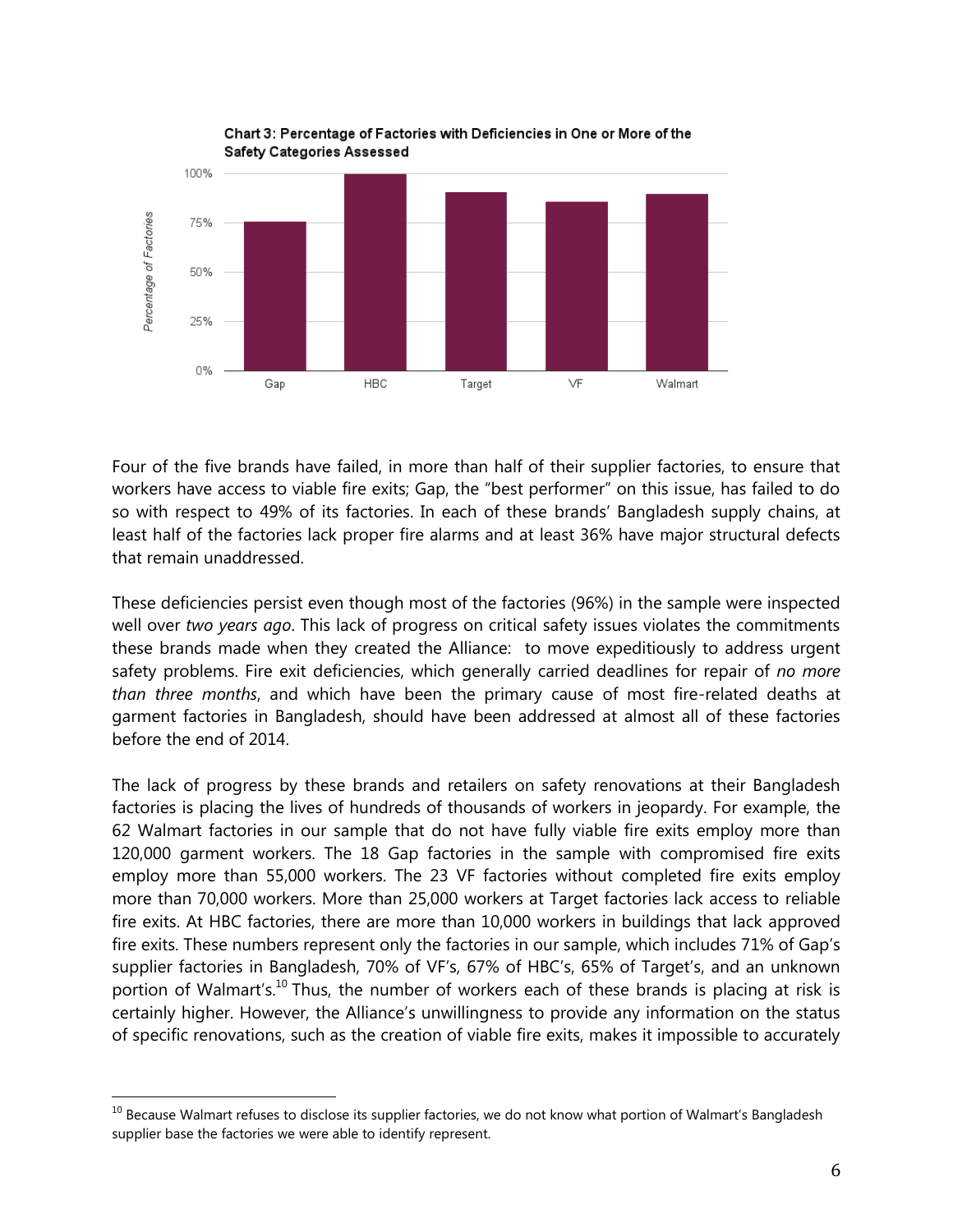quantify the extent of the problem at those factories that are not subject to the Accord's transparency requirements.

The performance of these Alliance brands must be measured against the commitments they made and in light of the fact that years have now passed since the date of those commitments. Many of these brands' factories in Bangladesh have made at least some safety improvements. In some cases, where deficiencies remain on a given issue, there has been partial progress on that issue. In some cases, factories have promised to complete the work within the next few months (though such promises have proven unreliable in many cases in the past). This partial progress is positive, because it makes factories at least somewhat safer. However, these brands did not promise in the wake of the Rana Plaza collapse to make their supplier factories *somewhat safer*; they promised to make them *safe* – and that standard has been very clearly defined in timebound action plans for each factory. The continued presence of multiple, serious safety hazards in most of these factories might have been somewhat defensible in early 2015 – on grounds of unanticipated delays or logistical challenges in Bangladesh. Not having viable fire exits, adequate alarm systems, and secure building structures, *more than two years* after most inspections were completed, and thereby leaving hundreds of thousands of workers at risk, cannot be defended.

#### **Finding: The Alliance is Overstating Safety Progress**

The failure of Gap, Target, VF, HBC, and Walmart to fulfill their commitments to bring about needed safety renovations in a timely manner is compounded by the failure of the Alliance to report accurately on its brands' performance. Instead, the Alliance is overstating the degree of progress being achieved by misclassifying as "On Track" many factories that do not, by any reasonable definition, merit this distinction.

As noted above, the Alliance, in contrast to the Accord, has never provided any detailed updates on factories' progress in implementation of mandated safety renovations. The only information available concerning the status of specific required renovations at Alliance factories is the Accord data we have used for this analysis, which is, of course, only available for Alliance factories that also produce for Accord brands. This means that there is no way of knowing the status of specific safety renovations (from fire door installation, to needed structural repairs, to removal of hazardous electrical wiring) at the 226 factories that are Alliance-only.

The only information the Alliance provides on the progress of safety renovations is a general "status" update for each factory. According to the Alliance, those factories that are following requirements and "progressing adequately" are designated "On Track." Those factories that are "falling behind" or "refusing to follow" requirements for safety renovations receive the designation "Needs Intervention." Factories performing even more poorly are labeled "Critical." Since this system of status designations represents the only information available from the Alliance as to safety conditions at its covered factories, it is obviously important that the designations present an accurate picture.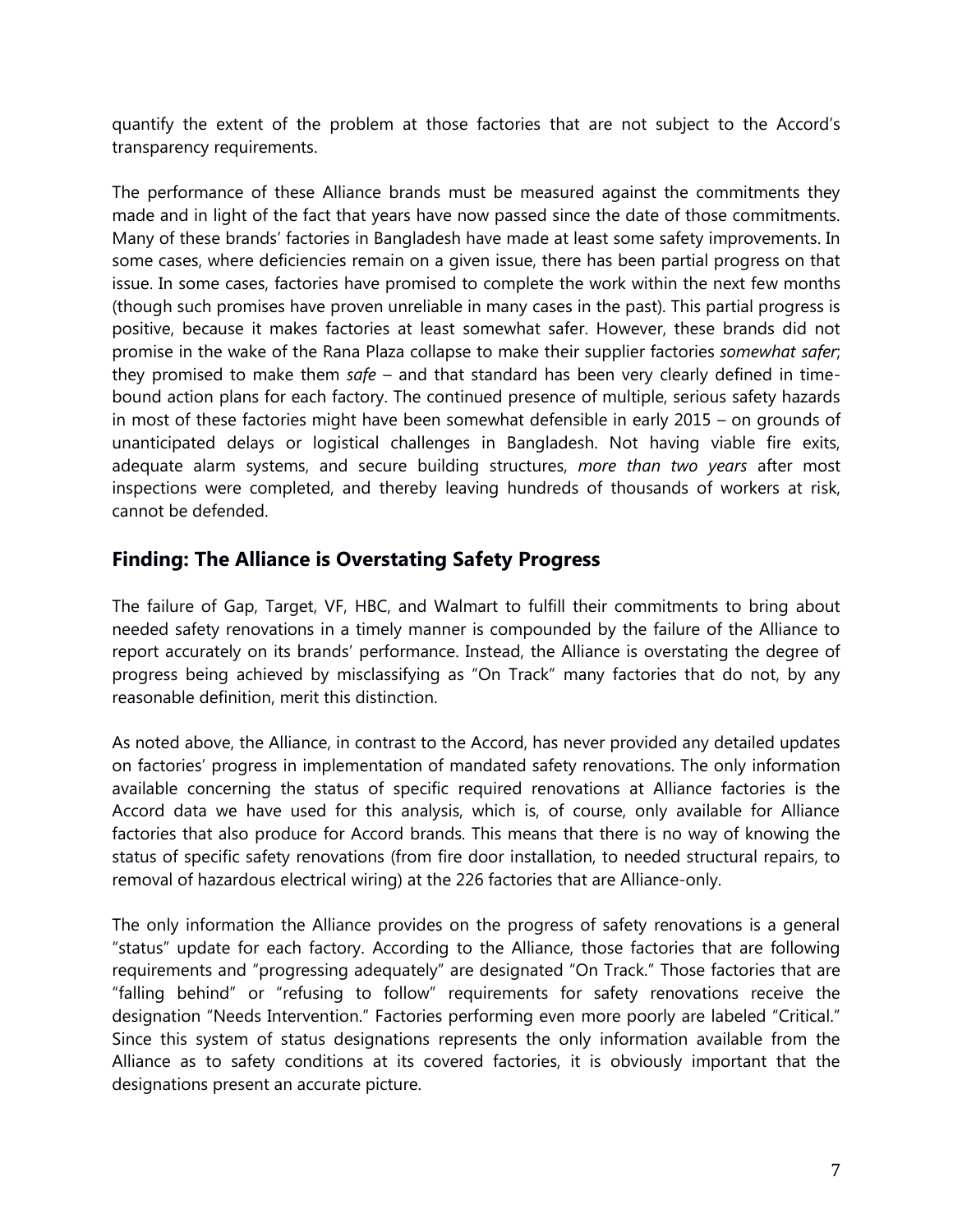Unfortunately, the Alliance's status designations, in many cases, do not present an accurate picture. Instead, the Alliance gives the designation "On Track" to many factories that have failed to meet the deadlines for safety renovations.

A reasonable observer might ask how the Alliance can grant a positive rating, in the form of an "On Track" designation, to factories that have missed remediation deadlines, in many cases by a year or more. The answer is that this mislabeling of factories is enabled by a decision the Alliance made, at some point in 2016, to effectively waive all of the deadlines for safety renovations imposed by its own inspectors, or by Accord inspectors, at the time factories were assessed. These deadlines, still visible in many of the original Alliance corrective action plans (CAPs) posted on the organization's website, mostly expired in 2014 or 2015, but the Alliance has chosen to ignore these deadlines in assessing factories' progress.

James Moriarty, Country Director for the Alliance, explained the policy as follows, in a communication to the International Labor Rights Forum:

With respect to the Alliance's metrics for categorizing a factory's progress, we have adjusted our measurements to reflect the core question of whether a given factory will be substantially safe **when the Alliance sunsets in 2018**. "On track" means that we have full confidence that the factory will reach that standard. "Needs intervention" means that a factory could reach that standard, but will need encouragement or prodding to do so. A "critical" factory is one that will need to change its current approach to safety if it is to have any hope of becoming substantially safe by 2018. (Emphasis added.)

The Alliance has never offered any justification for the decision to ignore its own safety deadlines. Nor has the Alliance explained why it is responsible to allow factories four years to carry out life-saving renovations that should have been completed in less than one, while still labeling those factories as "On Track."

Because there have been substantial delays in safety renovations at both Accord and Alliance factories, both organizations faced a dilemma once the original deadlines had passed for most factories: honest reporting of progress, relative to mandated deadlines, would require publicly acknowledging that a large majority of factories are behind schedule and that comparatively few have gotten the work done as required.

The Accord resolved this dilemma on the side of transparency: most Accord factories, unless they have completed all renovations or were inspected only recently, carry a "Behind Schedule" designation. Because the Accord also provides detailed, regularly updated reports on progress on each required renovation at each factory, interested observers can see for themselves what this designation means in practice at a given facility – what issues have been addressed and on what issues the factory is lagging.

The Alliance made a different choice: to hide the fact that a large majority of its factories are far behind schedule on safety renovations by labeling as "On Track" over a hundred factories (out of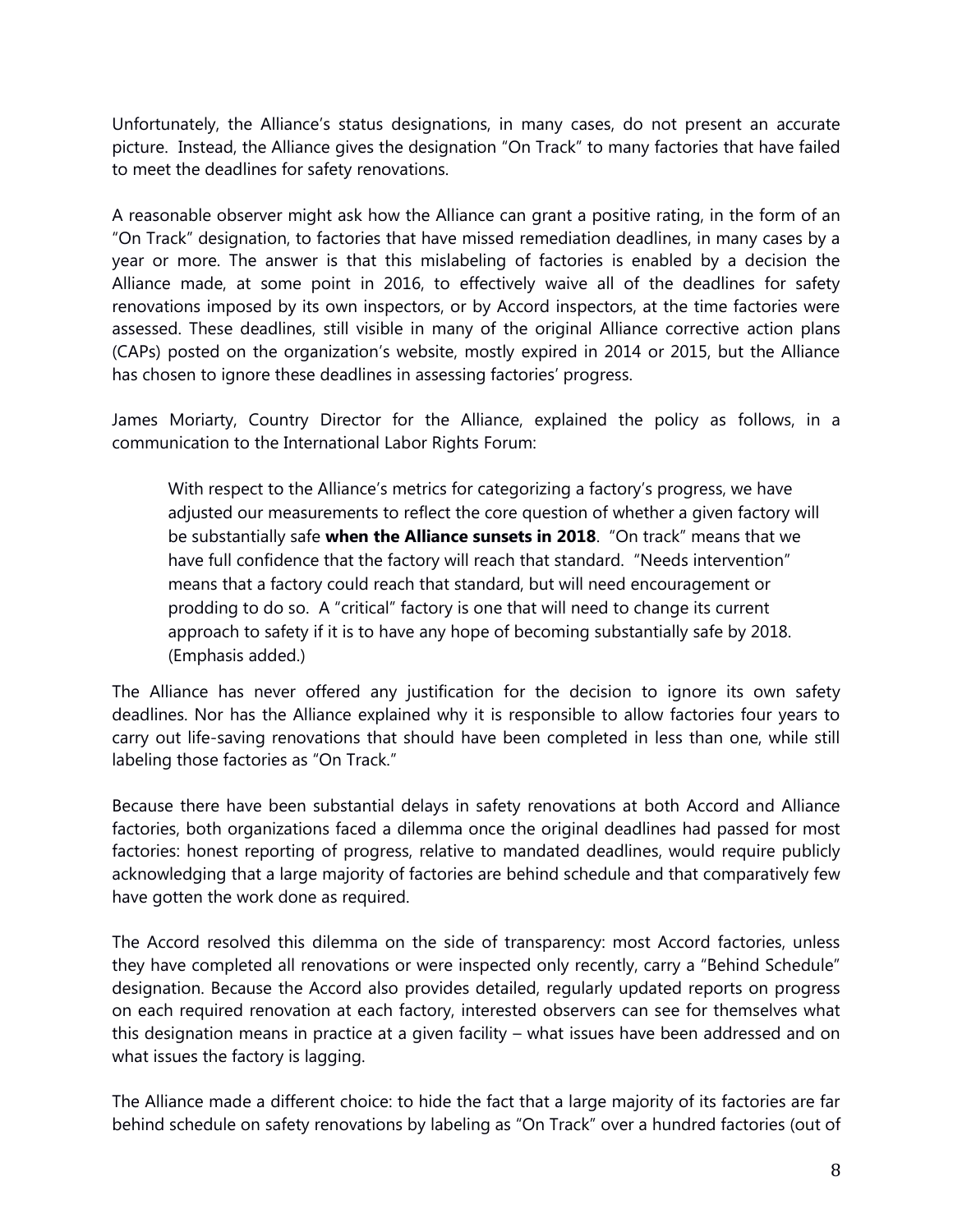our sample alone) that have missed the very safety deadlines the Alliance's own inspectors originally imposed.

Of the 175 factories in the five-brand sample we examined, the Alliance labels 107 factories as "On Track" and an additional 11 factories as having completed all renovations: thus, 67% of these Alliance factories receive a positive status designation on the Alliance website. Yet most of these factories – 99 in total – are "falling behind" in one or more of the safety categories we reviewed.<sup>11</sup> In all, 82% of the factories in the overall sample of 175 factories have deficiencies in one or more of these areas and therefore merit a negative designation, yet the Alliance only applies a negative designation to 24%. The Accord, meanwhile, accurately classifies 89% of these factories as "Behind Schedule."



Chart 4: Uncorrected Safety Hazards in Alliance "On Track" Factories, by Category

l <sup>11</sup> The International Labor Rights Forum contacted the Alliance to outline the results of the initial findings of this research and seek a response. In his response, the Alliance's Country Director, James Moriarty, attributed the contradiction between the Alliance's status designations and the Accord's detailed progress reports to the fact that the Alliance has recently handled onsite follow-up inspections at many of the factories in question and that the Accord is therefore unaware of the actual state of progress at these factories and its published reports are out of date. This assertion is incorrect. The Accord maintains ongoing communications *with factory managers*, concerning renovation progress, at all of the factories in question. Via these communications, the Accord regularly inquires as to the status of each required renovation, notes any progress reported by factory management, and revises its public progress reports accordingly. In a communication to the Worker Rights Consortium, the Accord's Executive Director, Rob Wayss, explained that "The Accord updates our online CAPs for common factories where Alliance is doing follow up on remediation based mainly on the updated CAPs [we obtain] from the factory directly. With these common factories, as with all others under the Accord, **the Accord requires an updated CAP from the factory each month**. (Emphasis added.) Since the Accord data reflects any progress factory managers are reporting, the only way the Accord's public reports could be outdated, as the Alliance claims, would be if large numbers of factory managers were denying progress they have achieved, in reports to the Accord, even as they are confirming this progress to Alliance inspectors. It is not plausible that factory managers would provide false information to make their facilities look *worse*.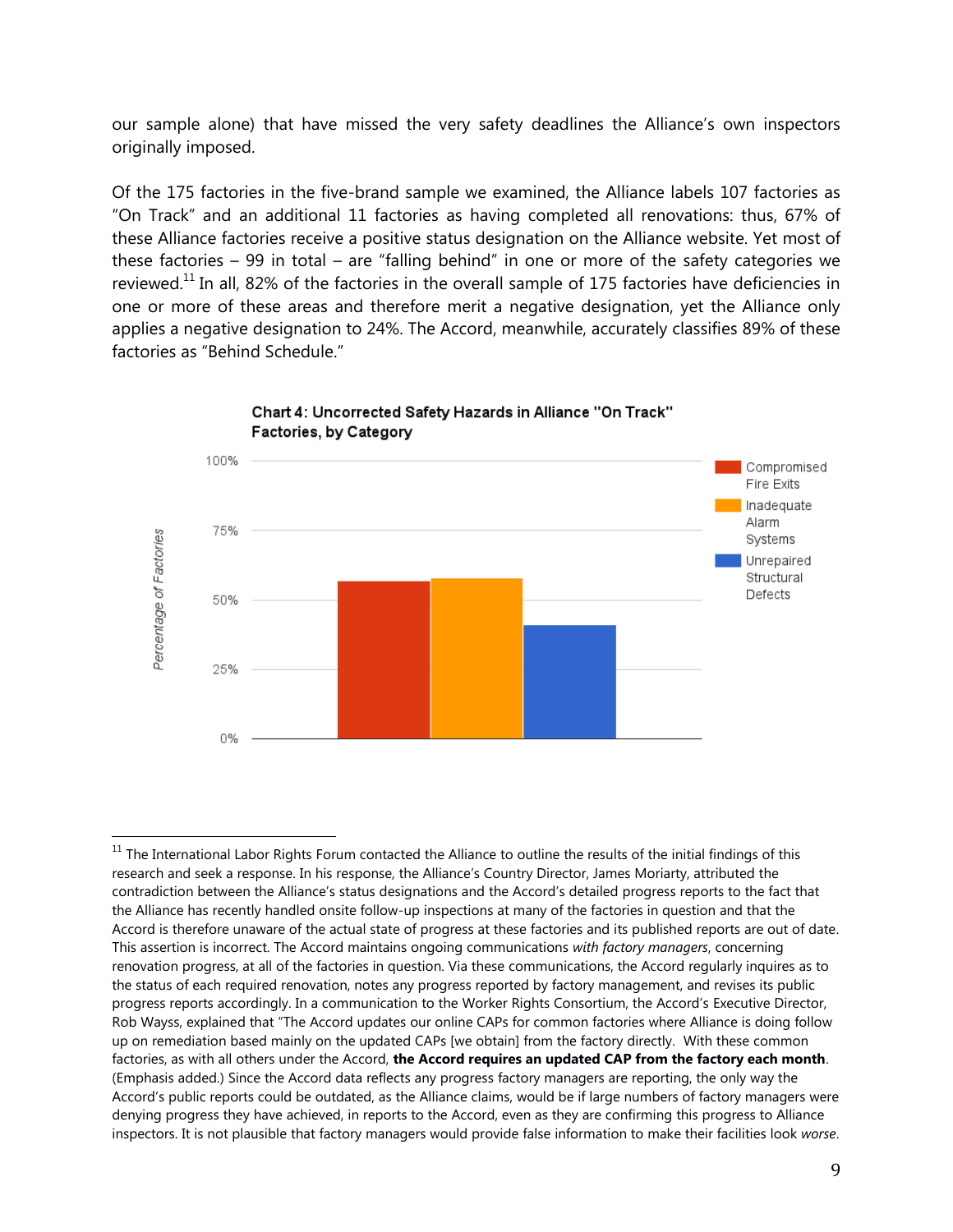Of the factories in our sample that the Alliance designates as "On Track:"

- 41% have uncorrected structural problems;
- 57% have compromised fire exits; and
- 58% do not have a properly functioning fire alarm system.

Among the factories that the Alliance publicly classifies as "On Track" are the following particularly poor performers – for each factory, we have included examples of uncorrected safety hazards:

- Armana Apparel Limited, a Gap supplier, provides a daycare for the workers' children, but has located it on the second floor in violation of safety regulations, saying they "don't have any other suitable place to run a functional daycare center." The fact that factory management has not moved the daycare to the ground floor to ensure the safety of the children is particularly concerning given that there is no approved fire alarm (or finished sprinkler system) in the factory. Furthermore, many exit stairs are not protected by firerated doors and some stairwells discharge inside the building, which means workers do not have access to viable fire exits. The hazards at this factory were identified by inspection in April of 2014.
- RDM Apparels, a Walmart supplier, has cracks on two floors that have been identified as a danger to the structural integrity of the building. This issue is exacerbated by the factory management's unwillingness to follow the loading guidelines given to them, and their decision to set up a temporary dining area on the unstable roof rather than providing a suitable, safe place for workers to eat. The factory also lacks an approved fire alarm and fire doors are missing throughout the factory, which means workers do not have access to viable fire exits. The hazards at this factory were identified by inspection in June of 2014.
- Clifton Textiles & Apparels Ltd, a Target supplier, has yet to install fire-rated doors on all exits, leaving workers without access to viable fire exits. The risk of injury or death from fire is heightened because, on multiple floors, there is no fireproof separation between the production area and storage. More than a year and a half after initial inspection, factory management still does not know if the columns in the seven-story building are strong enough to support the 50,000-pound water tank located on the roof. The hazards at this factory were identified by inspection in January of 2015.

The overall impression the Alliance's public factory status designations convey is that a majority of factories are keeping pace on the march to building safety. Since these general designations are the only data on actual progress at individual factories that the Alliance provides, there is no other information on the Alliance website that would contradict or qualify this false impression.

Prior to the Rana Plaza collapse, public pressure on brands and retailers producing in Bangladesh remained too modest to force change, even as the death toll in Bangladesh grew through factory disaster after factory disaster. A key reason for this was the success of brands